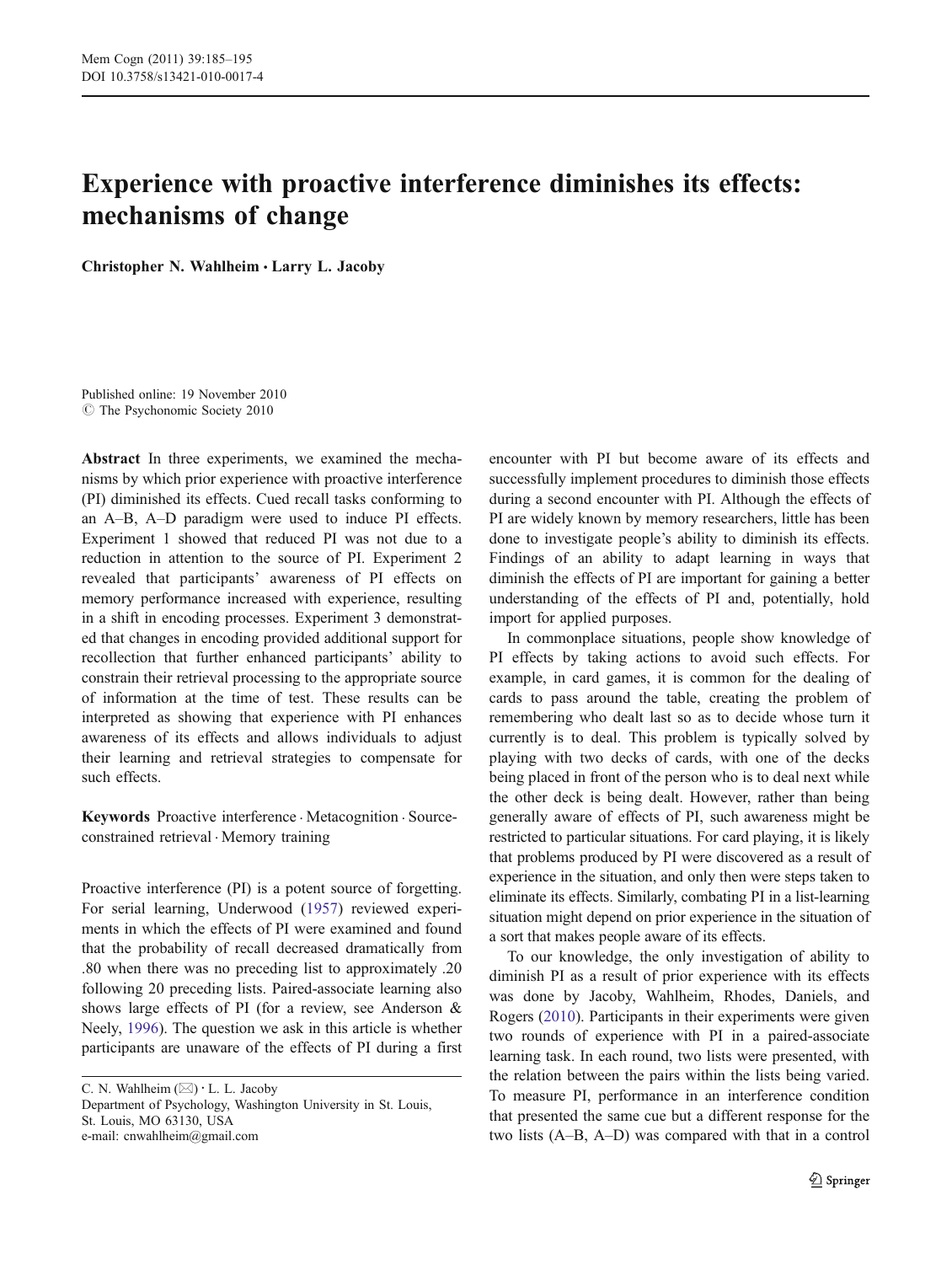condition for which both the cue and the response (rest, C–D) occurred only in list 2. Other pairs in the second list retained the response from the first list (A–B, A–B). This facilitation condition was meant to encourage attention to list 1 items during both of the two rounds and also to encourage carryover of responses between the two lists, increasing PI. Test items consisted of a cue word and a word fragment that could be completed with either the target or its competing response that appeared in list 1 for interference items. This was intended to further increase PI and to allow effects in the form of intrusion errors to be examined better. The procedure for the second round was the same as that for the first, except that new materials were used (e.g., for interference pairs, E–F, E–G).

The results from the experiments by Jacoby et al. ([2010\)](#page-10-0) revealed that PI was diminished on the second, as compared with the first, encounter with PI for both young and older adults. Experiment 2 in that series provided results that suggested that participants became aware of PI only as a result of experience with its effects. A self-allocated study time procedure was employed to examine differences in study time for control and interference pairs. It was found that participants did not spend more time studying interference pairs than control pairs in round 1 but did so in round 2—presumably, as an attempt to diminish the effects of PI that they became aware of in round 1. The probability of intruding a list 1 response as an error when attempting to recall the list 2 response for interference pairs was lower on the second than on the first round. As important, confidence judgments were educated by prior experience, such that the difference in confidence between correct recalls and intrusion errors was larger on the second round than on the first round. The probability of an intrusion error being held at the highest level of confidence decreased across rounds for both young and older adults. This reduction in high-confidence intrusion errors is important because PI is likely to have a deleterious effect in everyday situations only when confidence in the accuracy of erroneous responses is high (e.g., Hay & Jacoby, [1996\)](#page-10-0).

The goals of the experiments reported in the present article were to replicate the results reported by Jacoby et al. [\(2010](#page-10-0)) for young adults and to further explore the means by which prior encounters with PI diminish its effects. An anonymous reviewer of the article by Jacoby et al. ([2010\)](#page-10-0) suggested that the reduction in PI observed in their experiments might have resulted from reduced attention to list 1 during the second, as compared with the first, round. Against that possibility, performance on facilitation pairs in which both the cue and the response were the same for the two lists (A–B, A–B) did not worsen across rounds, whereas a reduction in attention to list 1 would be expected to produce an effect of that sort. Regardless, Experiment 1

in the present study more directly tested whether memory for list 1 items decreased across rounds. To anticipate, the results of Experiment 1 revealed that prior experience with PI diminished its effects, even though there was no decrease in memory for list 1, the source of PI, across rounds. Experiments 2 and 3 further investigated the means by which prior experience with PI reduced its effects.

#### Experiment 1

In Experiment 1, we examined the possibility that the reduction in PI as a result of prior experience found by Jacoby et al. [\(2010](#page-10-0)) was due to reduced attention to list 1 items in the second round. To more directly test that account, cued recall of a small set of filler items from list 1 was tested immediately following the presentation of list 1 on each of the two rounds. The filler items that were tested did not overlap across rounds, nor did they overlap with the critical items used to manipulate the relationship between items in lists 1 and 2. As in the experiments by Jacoby et al. [\(2010](#page-10-0)), the critical items maintained the same response across lists (A–B, A–B), had the same cue but a different response in the two lists (A–B, A–D), or were control items and appeared only in the second list (rest, C–D).

The goal of testing filler items was not to examine the effects of prior testing on PI but, rather, was to examine memory for list 1 items so as to detect any reduction in attention to list 1 items across rounds. Reduction in PI across rounds in the condition that included tests of filler items from list 1 was compared with that in a condition that did not include such tests—a condition that was the same as that used by Jacoby et al. ([2010\)](#page-10-0). Given that Jacoby et al. [\(2010](#page-10-0)) showed no effects of round on recall of facilitation items (i.e., A–B, A–B pairs), we expected testing of list 1 items to reveal that memory for list 1 would not change across rounds and also expected the reduction in PI across rounds to be the same for tested and nontested conditions. This pattern of results would provide evidence that the reduction in PI across rounds was not due to reduced attention to list 1.

However, testing filler items from list 1 might increase list differentiation for the nontested critical items and, so, produce differences in PI between the tested and nontested conditions. Tulving and Watkins ([1974\)](#page-10-0) found that testing memory for paired associates influenced the accessibility of list 1, as compared with list 2, responses in an A–B, A–D paradigm when participants were asked on a final test to recall responses from both lists. When the first list was tested, participants were better able to remember the most recent responses (i.e.,  $D > B$ ), but the opposite was true (i.e.,  $D < B$ ) when the first list was not tested. Recent investigations of PI (Brewer, Marsh, Meeks, Clark-Foos, &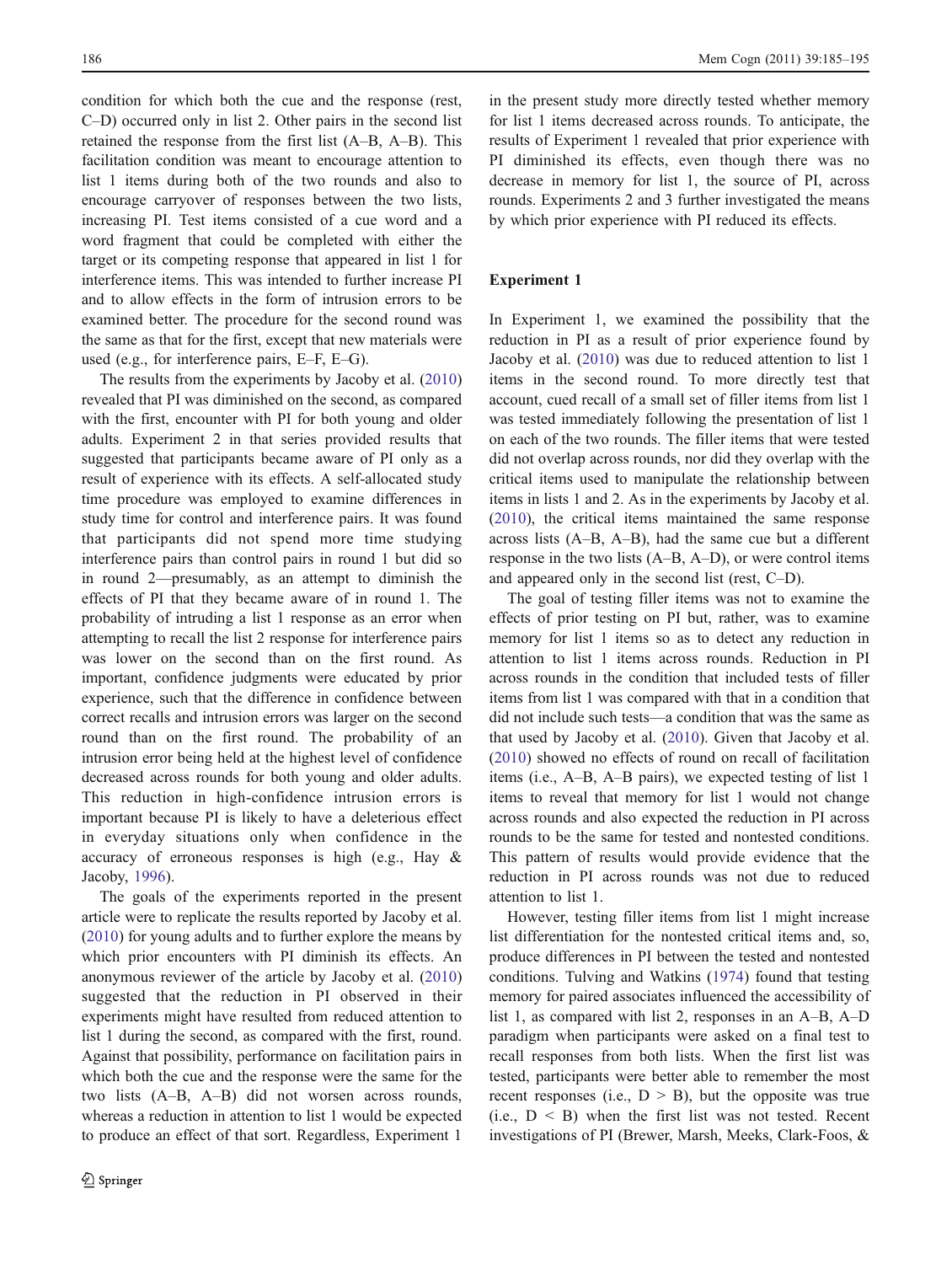Hicks, [2010](#page-10-0); Szpunar, McDermott, & Roediger, [2008\)](#page-10-0) have shown that testing decreases PI in free recall learning. In contrast to experiments showing testing effects on PI, we only tested filler items, not the critical items that were used to examine the effects of PI. Any reduction in PI produced by testing filler items should be revealed by differences in PI between the tested and nontested conditions.

## Method

## Participants

Seventy-two Washington University undergraduates participated in exchange for course credit or \$10/hr. Thirty-six participants were randomly assigned to each betweensubjects group (list 1 test: present vs. absent). All the participants were tested individually.

#### Design and materials

A 3 (item type: facilitation vs. control vs. interference)  $\times$  2 (round: first vs. second)  $\times$  2 (list 1 test: present vs. absent) mixed design was used. Item type and round were manipulated within subjects, and presence vs. absence of list 1 test was manipulated between subjects. The materials consisted of 152 three-word sets that included one cue word (e.g., knee) and two associatively related responses (e.g., bone, bend). The bulk of these sets were selected from the norms reported by Jacoby ([1996\)](#page-10-0), and the remaining sets were created from the norms reported by D. L. Nelson, McEvoy, and Schreiber ([1998\)](#page-10-0). The responses in each set had the same number of letters and could complete the same word fragment (e.g.,  $b_n$ ). Six groups of 20 sets served as critical items, and two groups of 10 sets served as items to be tested in the list 1 test condition (these items were included but not tested in the test-absent condition). The remaining 12 sets served as buffers and practice items. Groups of items were matched on word frequency and length of cue and response words. The groups were rotated through each of the within-subjects conditions, resulting in six formats. Three primacy and three recency buffers served as practice items on each round of testing and remained constant across formats.

In the test-present group, each round consisted of four phases: list 1, list 1 test, list 2, and list 2 test. The testabsent group included the same phases, with the exception that filler items from list 1 were not tested in either round. List 1 consisted of 54 word pairs (e.g., knee bone), including 4 pairs used as buffers in list 2, 10 pairs to be tested after list 1, and 40 critical pairs. Each pair appeared three times each, for a total of 162 presentations. List 2 consisted of 66 word pairs (six buffers, 60 critical items).

Three buffers appeared at the beginning and end of the list to prevent primacy and recency effects. Twenty critical pairs represented the facilitation, the control, and the interference conditions. The facilitation pairs were the same as those in list 1 (e.g., knee bone, knee bone), the control pairs appeared exclusively in list 2 (e.g., lamb wool), and the interference pairs consisted of cues from list 1 paired with new responses that appeared only in list 2 (e.g., *apple* core, apple worm). Each list 1 test consisted of 10 cues paired with word fragments, and each list 2 test consisted of 66 pairs arranged in the same manner. The fragments (e.g., apple or ) could be completed with either the target word or its competitor from an interference pair (e.g., core, worm). Cue–fragment pairs were selected such that only the target and its competitor would complete the fragment with a word that was associatively related to the cue. The six buffer pairs from study were used for practice, and the remaining 60 pairs served as critical items.

## Procedure

All the stimuli were presented in white lowercase letters on a black background in the center of a computer screen. In list 1, word pairs were presented three times each in a fixed random order, with the restriction that no more than three pairs from the same condition were presented consecutively. Each pair was presented for 2 s, followed by a 500-ms interstimulus interval (ISI). Participants were instructed to read each word aloud quickly and accurately.

Participants in the test-present group were then presented with cue–fragment pairs in random order, and were told to complete the fragment with the target that was paired with the cue in list 1. Items remained on the screen until a response was made, followed by a 500-ms ISI. No effort was made to equate the spacing between lists 1 and 2 in the list 1 test-present versus test-absent groups, because the list 1 test was quite short (i.e., 10 items).

In list 2, pairs were presented in random order for 2 s, followed by a 500-ms ISI. Participants were instructed to read the pairs aloud and to study them for an upcoming memory test. Finally, on the list 2 test, cue–fragment pairs were presented in a fixed random order, with the restriction that no more than three pairs from the same condition were presented consecutively. Pairs remained on the screen until a response was made and were followed by a 500-ms ISI. Participants were instructed to complete the fragments with targets from list 2. Following each of their responses, participants made confidence judgments regarding the likelihood that their response was correct on a scale from 0 (wild guess) to 100 (certain correct). All responses were made aloud and were recorded by the experimenter. Participants were then given corrective feedback following each response. For target responses, "Correct" appeared in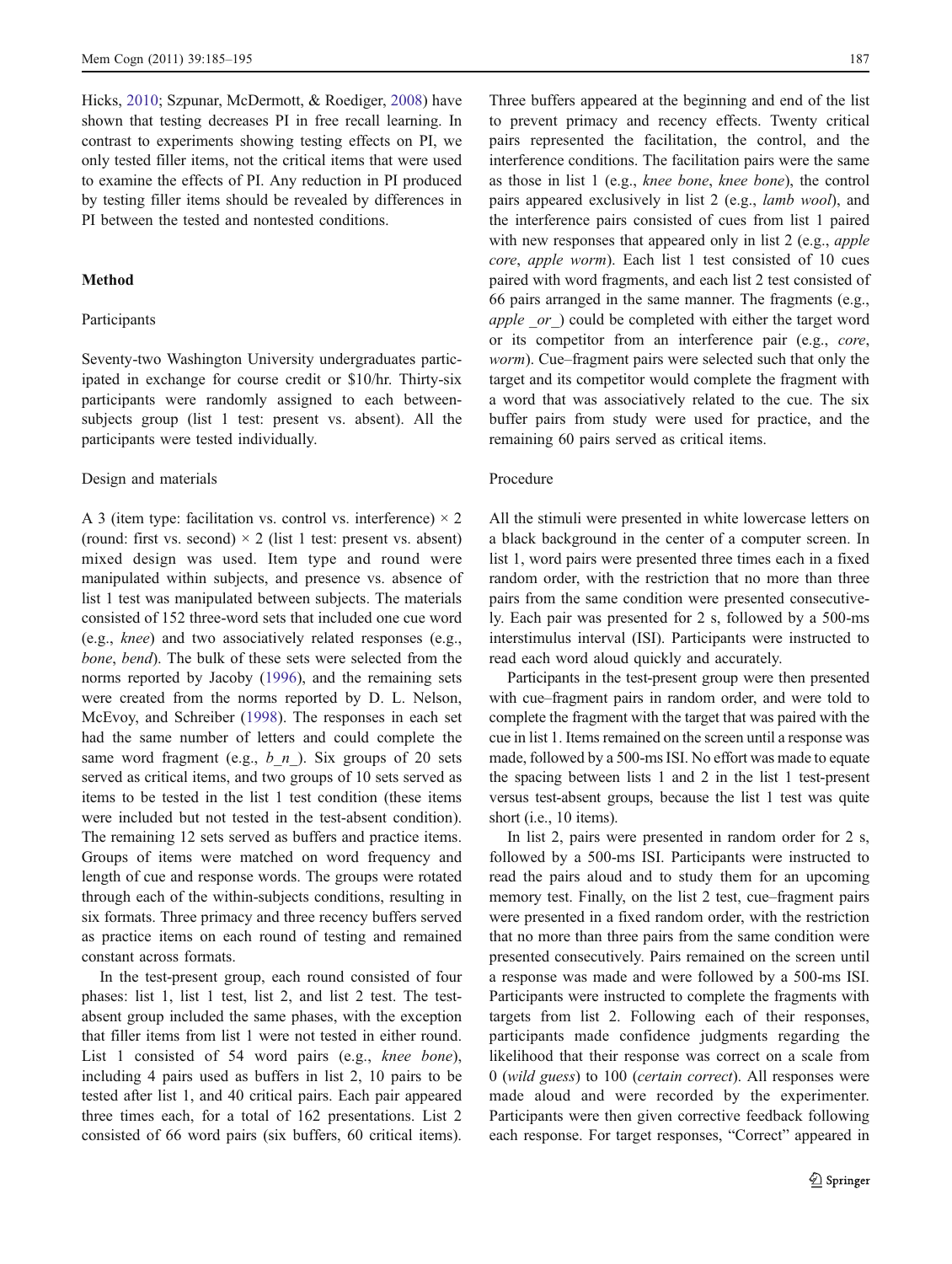<span id="page-3-0"></span>green ink, whereas "Incorrect" appeared in red ink for nontarget responses. The entire procedure was then repeated in a second round with a new set of materials.

## Results and discussion

Preliminary inspection of the results revealed that the probability of correctly responding to items in the facilitation condition was near ceiling, and, so, we analyzed results from that condition separately from performance in other conditions. Our primary interest was in whether prior experience with PI would diminish its effects. Diminishing effects of PI would be evidenced by a significant interaction between round (first vs. second encounter with PI) and item type (control vs. interference) in the probability of intrusion errors. Responding to the cue from a control pair with the alternate to the target (the response that, for an interference pair, was presented in list 1 and served as a source of PI) was counted as an intrusion error for purposes of comparison with intrusion errors to interference items. The probability of producing either the target or its alternate was extremely high for facilitation (.98), control (.94) and interference (.98) items, and, so, errors other than producing an alternate response as an intrusion error did not enter into the analyses.

The probability of a correct response for items tested from list 1 was near ceiling and did not differ between round 1 and round 2 (.97 vs. .97),  $t < 1$ . On the test of memory for list 2, performance for facilitation items was near ceiling and did not differ depending on whether or not items that appeared only on list 1 had been tested (.92 vs. .91) and did not differ across rounds 1 and 2 (.92 vs. .92),  $Fs < 1$ . These results allow one to dismiss the possibility that any reduction in PI across rounds was caused by reduced memory for list 1, the source of PI, across rounds.

The analysis of intrusion errors revealed that PI was reduced across rounds. A 2 (test)  $\times$  2 (item type)  $\times$  2 (round) ANOVA revealed a significant interaction between round and item type (control vs. interference),  $F(2, 140) =$ 9.82,  $\eta_p^2 = .12$ . Further analysis revealed significantly more intrusion errors in the interference condition in the first (.38) than in the second (.33) round,  $t(71) = 2.93$ ,  $d = 0.36$ . The main effect of whether or not list 1 items were tested did not approach significance,  $F(1, 70) = 1.19$ , nor did the interaction of prior testing with item type or rounds,  $Fs \leq 1$ . Consequently, the results were collapsed across those groups for display in the top section of Table 1. As is shown in that table, the probability of an intrusion error decreased across rounds for interference pairs but did not do so for control pairs.

We examined the extent to which confidence judgments were diagnostic of correct responding by measuring the

Table 1 Probability of list 1 intrusion as a function of item type and round: experiments 1–3

| Item Type    |           |              |
|--------------|-----------|--------------|
| Facilitation | Control   | Interference |
|              |           |              |
| .06(0.01)    | .13(01)   | .38(.02)     |
| .07(01)      | .14(.01)  | .33(.02)     |
|              |           |              |
| .04(01)      | .10(0.02) | .27(0.03)    |
| .06(0.01)    | .12(02)   | .19(0.03)    |
|              |           |              |
| .07(01)      | .19(0.03) | .35(.04)     |
| .08(0.02)    | .18(.02)  | .30(.03)     |
|              |           |              |

Note: standard errors of the means are presented in parentheses

resolution of confidence judgments. Resolution refers to the item-level correlations between confidence and accuracy. These correlations provide information regarding how well confidence judgments discriminate between items that were correctly, as compared with incorrectly, recalled. That is, they provide an estimate of the extent to which highconfidence judgments are associated with correct responses and low-confidence ratings are associated with incorrect responses. Positive gamma correlations indicate effective discrimination between correct and incorrect responses. Note that in subsequent analyses, gamma correlations could not always be computed for all the participants, as a result of a constant value on one of the variables. That is, gamma correlations could not be computed in cases in which recall performance was perfect or when the same confidence judgment was given for all the items. Consequently, the degrees of freedom are lower in some analyses than would be expected, given the sample size.

To assess resolution, we computed the gamma correlations for each combination of conditions and then entered those correlations into an ANOVA (see T. O. Nelson, [1984,](#page-10-0) for a detailed rationale for using gamma). The results from that analysis revealed a significant interaction between item type and prior testing of list 1,  $F(1, 67) = 4.82$ ,  $\eta_p^2 = .07$ . As is shown in Table [2](#page-4-0), resolution was higher for control pairs than for interference pairs. For the group without prior tests of list 1, this difference in resolution was decreased by resolution's increasing for interference pairs from round 1 to round 2, particularly for interference items. We replicated the finding of an increase in resolution for the interference condition across rounds in Experiment 2. In contrast, the results for the group that had a prior list 1 test showed a slight decrease in resolution between rounds 1 and 2 for both control items and interference items. We have no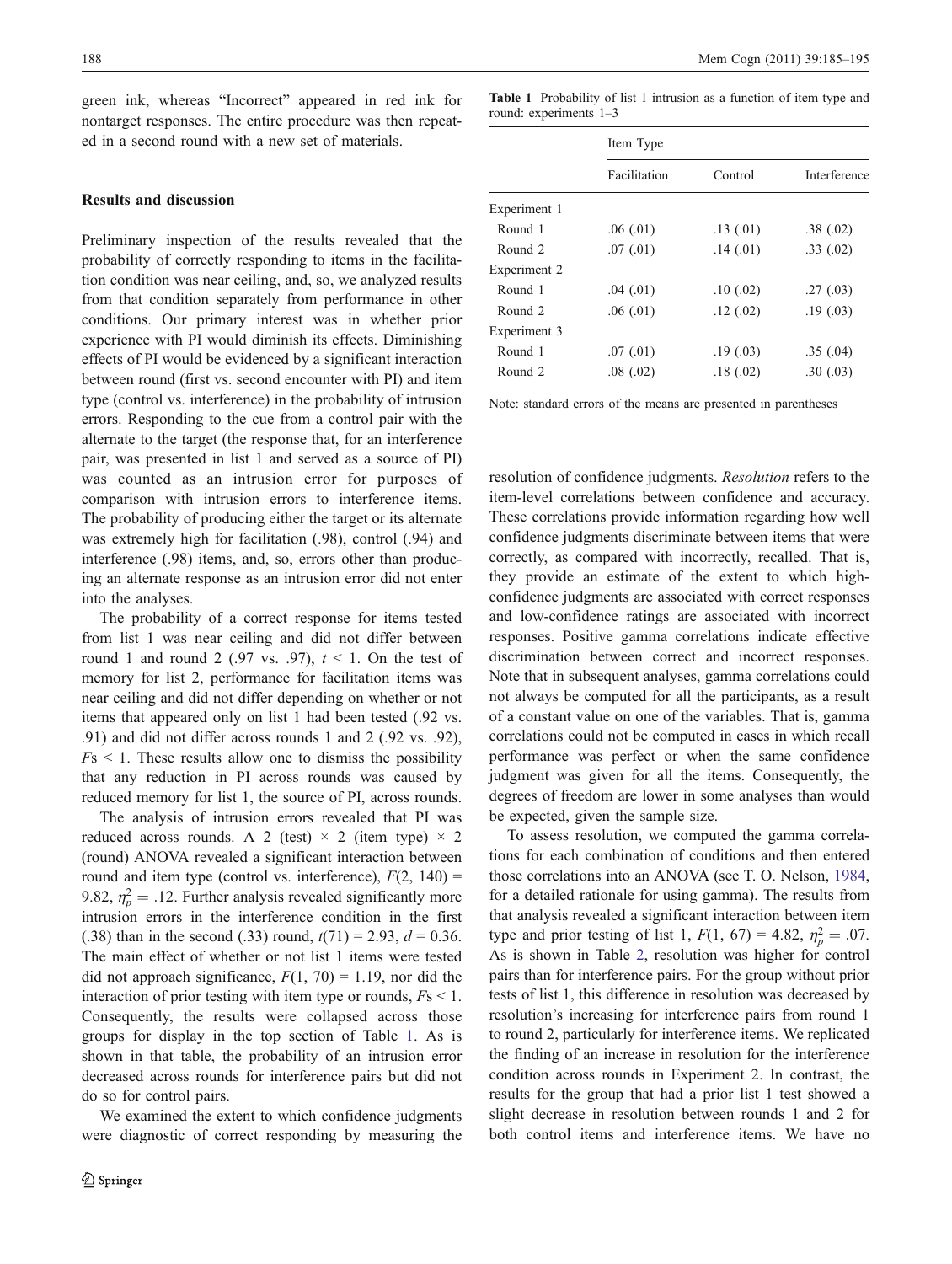<span id="page-4-0"></span>Table 2 Resolution for confidence judgments as a function of item type, list 1 test, and round: experiment 1

| List 1 Test | Item Type |              |  |
|-------------|-----------|--------------|--|
|             | Control   | Interference |  |
| Absent      |           |              |  |
| Round 1     | .70(0.06) | .46(0.05)    |  |
| Round 2     | .72(06)   | .56(.06)     |  |
| Present     |           |              |  |
| Round 1     | .77(0.06) | .38(.05)     |  |
| Round 2     | .72(.06)  | .37(.06)     |  |

Note: standard errors of the means are presented in parentheses

explanation for this finding of a slight decrease in resolution for interference items, and it was not replicated in later experiments. As will be seen, however, we do find a significant decrease in later experiments in the resolution of confidence judgments for control pairs across rounds.

In sum, the results of Experiment 1 provide evidence that prior experience with PI reduces its effects and that the reduction is not due to reduced memory for the source of PI. The probability that items presented in list 1 would be recalled did not differ across rounds, whereas it would be expected to do so if attention were reduced in the second round.

The lack of an effect of testing on PI contrasts with recent findings that testing reduces PI in free recall learning (e.g., Brewer et al., [2010](#page-10-0); Szpunar et al., [2008](#page-10-0)). There are many differences between our experiment and their experiments. Among those differences is the fact that we examined PI in the learning of paired associates, whereas they examined free recall learning. Also, we included facilitation pairs (i.e., A–B, A–B pairs), and the presence of those pairs might have reduced the list differentiation that would otherwise have resulted from testing. Most important, perhaps, we tested only filler items, not the critical items used to assess PI. In contrast, those finding testing effects on PI tested items that were used to assess PI.

#### Experiment 2

In Experiment 2, we returned to the procedure of not testing memory for list 1, so as to replicate the results reported by Jacoby et al. ([2010,](#page-10-0) Experiment 2). As did they, we used a self-allocated study time procedure to show that prior experience with PI was required for participants to become aware of and reduce its effects. The major difference between our experiment and theirs was that they used a free versus forced responding technique (Koriat & Goldsmith, [1996](#page-10-0)) for tests of PI, whereas we did not do so. We did, though, use a modified form of that technique in Experiment 3, which is described when that experiment is introduced.

Jacoby et al. [\(2010](#page-10-0)) found that study time did not differ for interference and control pairs in the first round, showing that participants were unaware of memory difficulties produced by PI. However, in the second round, as a result of prior experience with PI, participants devoted more time to studying interference pairs than to studying control pairs, so as to diminish the effects of PI. The attempt was successful in that PI was reduced in the second round, as compared with the first. As important, the ability of confidence judgments to discriminate between correct responses and intrusion errors for interference items improved across rounds. Jacoby et al. [\(2010\)](#page-10-0) interpreted these results as evidence for a qualitative change in the basis for responding across rounds. They argued that participants relied more heavily on source-constrained retrieval in the form of recollection in the second round, whereas the less constrained fluency with which a response came to mind was the primary basis for responding in the first round.

Analyses of the results from the present experiment examined differences in the resolution of confidence judgments in order to gain evidence of a qualitative change in the basis for confidence across rounds. As was described earlier, the resolution of confidence judgments measures the extent to which confidence in a response predicts its accuracy at the level of individual items. We expected an interaction between item type (control vs. interference) and rounds to be produced by a qualitative change in the basis for confidence across rounds. Participants' confidence judgments in the first round were expected to rely heavily on a fluency heuristic (Jacoby, Bishara, Hessels, & Toth, [2005](#page-10-0); Jacoby & Dallas, [1981](#page-10-0)), with the highest confidence held for responses that most easily came to mind. Reliance on fluency would provide a valid basis for confidence judgments for control items, because a competitor was not presented for those items earlier. However, for interference items, reliance on fluency would result in erroneous confidence in intrusion errors, because of encounters with the intruding response during list 1. In the second round, having gained experience with PI, participants were expected to shift from heavy reliance on fluency to the ability to recollect the list 2 presentation of a tested item, a more valid basis for confidence in responses to interference items. A qualitative change in bases for confidence of this sort would result in improved resolution of confidence judgments across rounds for interference items. In contrast, for control items, shifting away from reliance on fluency might produce the opposite effect of reducing resolution, because fluency serves as a valid basis for confidence in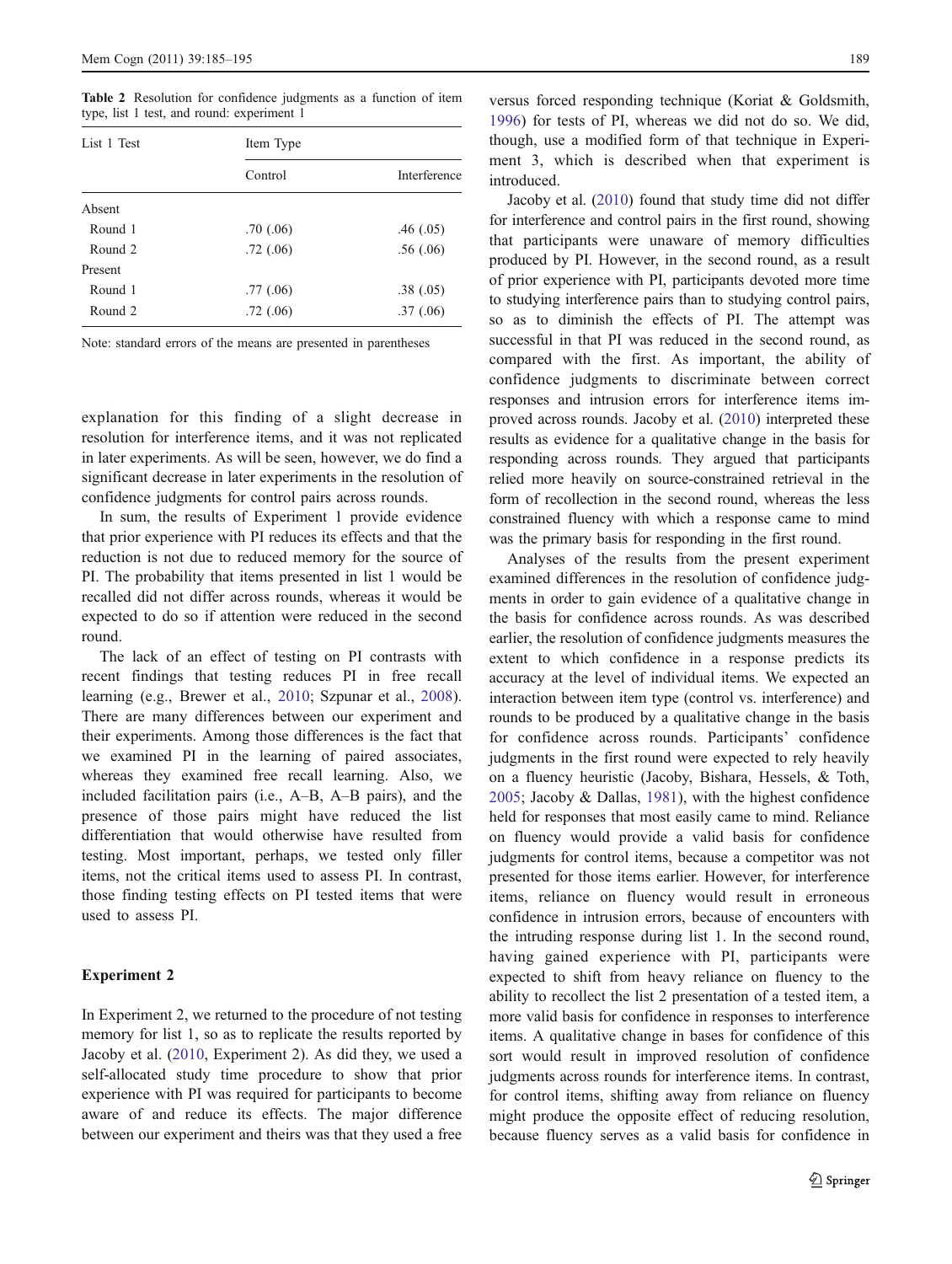responses to control items. Abandoning this valid basis for confidence might reduce resolution for control items, because fluency may serve as a basis for high confidence in responses whose prior study encounter could not be recollected.

### Method

#### Participants

Twenty-four Washington University undergraduates participated in exchange for course credit or \$10/hr. All the participants were tested individually.

### Design, materials, and procedure

The design, materials, and procedure were identical to those used in Experiment 1, with the following exceptions. No items were employed for tests of memory for list 1 responses, resulting in a total of 132 three-word sets (e.g., knee- bone, bend). In both rounds, list 1 included 44 items presented 3 times each, for a total of 132 presentations. In addition, study time for list 2 items was allocated by participants. Participants were informed about the relationship between list 1 and list 2 pairings and were told to study the pairs presented in list 2 until they had been completely learned. Participants pressed the space bar upon completion of studying each pair.

#### Results and discussion

As was found in Experiment 1, performance on facilitation items was near ceiling (.95) and did not differ across rounds. The probability of producing either the target or its alternate was extremely high for facilitation (.99), control (.99), and interference (.99) items, and, so, errors other than producing an alternate response as an intrusion error did not enter into the analyses.

The middle section of Table [1](#page-3-0) shows that the pattern of intrusion errors was similar to that found in Experiment 1. PI effects were diminished by prior experience, as is shown by a significant interaction indicating that the difference between intrusion errors for control and interference conditions was smaller in the second round than in the first,  $F(1, 23) = 13.62$ ,  $\eta_p^2 = .37$ . Also, self-paced study had a tendency to further diminish PI, in comparison with the results obtained in Experiment 1, which employed a fixed study time procedure.

As was predicted, the resolution of confidence judgments, as indexed by the gamma correlation between confidence and accuracy, increased across rounds for the interference condition (.39 vs. .57) but decreased slightly across rounds for the control condition (.86 vs. .82),  $F(1, 15) = 8.14$ ,  $\eta_p^2 = .35$ . This finding provides evidence that participants profited from prior experience with PI by shifting the bases for confidence judgments from reliance on a fluency heuristic in the first round to reliance on ability to recollect in the second round. As was described earlier, a shift of this sort would increase the resolution of confidence judgments for interference items but would reduce resolution for control items. To anticipate, this pattern of results was replicated in Experiment 3.

The opposite effects of prior experience with PI on resolution for control and interference items provides evidence of a qualitative shift in the bases for confidence that was aimed toward reducing high-confidence erroneous responses. Reliance on ability to recollect, rather than on fluency, as a basis for confidence would serve to reduce high-confidence errors to interference items and, so, would increase the resolution of confidence judgments in that condition. In contrast, for control items, fluency serves as a valid basis for confidence, and, so, its abandonment would decrease the resolution of confidence judgments for that condition. These opposite effects on the resolution of confidence judgments cannot be accounted for by positing a quantitative shift involving familiarity or any other single basis for confidence.

Prior experience with PI resulted in participants' altering their study of interference pairs. The pattern of study time allocation (Table [3\)](#page-6-0) revealed that study time reflected item difficulty across item types better in the second round than in the first round. Study time did not differ between the control condition and the interference condition in the first round, whereas less time was spent on items from the control condition than on those from the interference condition in the second round,  $F(1, 23) = 8.93$ ,  $\eta_p^2 = .28$ . The least amount of study time was allocated to items in the facilitation condition in both rounds,  $F(1, 23) = 24.80$ .  $\eta_p^2 = .52$ . Finally, the overall amount of study time decreased from the first round to the second round,  $F(1, 23) = 11.27, \eta_p^2 = .33.$ 

Overall, these results replicate the results reported by Jacoby et al. ([2010,](#page-10-0) Experiment 2). Allowing self-allocated study time further diminished the effects of PI in round 2, as compared with the results in Experiment 1, in which study time was experimenter controlled and, typically, less than was self-allocated by participants. Furthermore, the resolution of confidence judgments for interference items increased across rounds but slightly decreased across rounds for control items. Whereas we examined resolution, Jacoby et al. [\(2010\)](#page-10-0) examined the effects of prior experience on differences in confidence judgments for correct responses and intrusion errors. Corresponding analyses of differences in confidence judgments for correct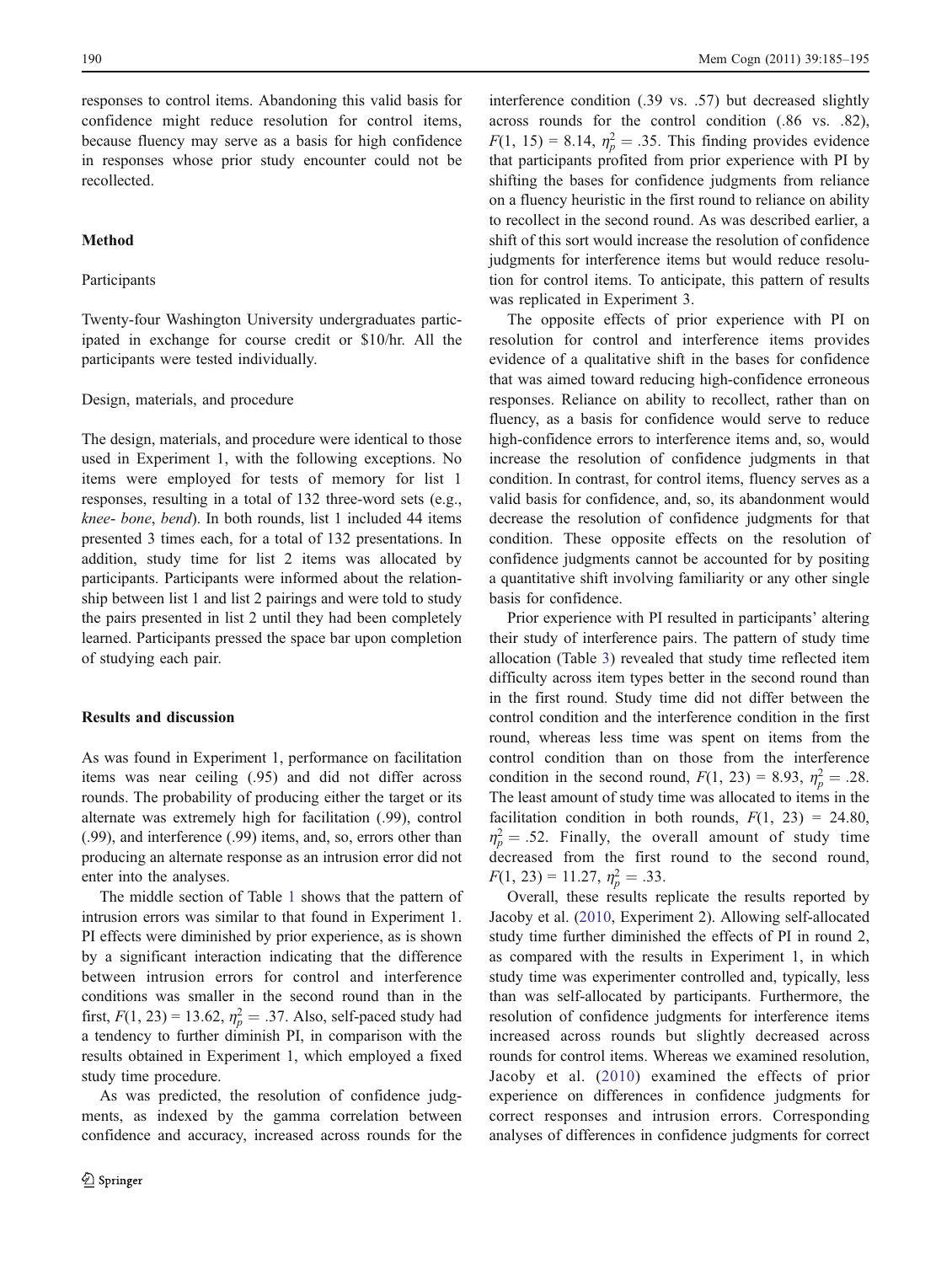<span id="page-6-0"></span>Table 3 Study time allocation as a function of item type and round: experiment 2

|         | Item Type    |            |              |
|---------|--------------|------------|--------------|
|         | Facilitation | Control    | Interference |
| Round 1 | 4417 (933)   | 6418 (981) | 6357 (959)   |
| Round 2 | 3105 (456)   | 4354 (526) | 5211 (660)   |

Note: standard errors of the mean are presented in parentheses. Observations exceeding 2.5 SDs above or below the mean in each within-participant condition were trimmed prior to analysis. Fewer than 3% of all observations were excluded

responses and errors in the present study revealed a pattern of results consistent with those in Jacoby et al. ([2010\)](#page-10-0) but are not reported in detail because they provide no new information. The increase in study time for interference, relative to control, pairs shows that participants became aware of the greater difficulty of interference items as a result of prior experience with PI and increased their study time as an attempt to overcome the effects of PI.

The overall reduction in study time across rounds suggests that prior experience with PI, as well as with the form of test, produced qualitative, as well as quantitative, changes in encoding processes. It is noteworthy that the probability of an error did not increase across rounds for facilitation and control items and substantially decreased for interference items, although the amount of time devoted to study decreased in the second round for all conditions. These shifts in study time provide evidence that participants became aware of the effects of PI and, consequently, modified their encoding strategies to better support recollection at the time of test.

What was the basis for the allocation of study time across types of pairs (facilitation, control, and interference pairs)? One possibility is that after gaining experience with PI, study time was allocated on the basis of the ease with which an alternative response came to mind. Doing so would result in additional study time being allocated to interference items, which had a readily accessible competitor. Alternatively, participants may have relied on their ability to detect a change in responses between list 1 and list 2 as a basis for allocating study time. With this strategy, little study time would be allocated to a facilitation pair that was recognized as having the same response as in list 1, whereas additional time would be allocated to an interference pair that was recognized as having a changed response.

## Experiment 3

The results of Experiment 2 provided evidence that prior experience with PI reduced its effects by producing a shift

from reliance on fluency to greater reliance on recollection as a basis for responding and confidence in responses. Experiment 3 was designed to further examine the mechanisms underlying the reduction of PI by exploring changes in retrieval processes. Experiment 3 was similar to Experiment 2, with one change being that study time was held constant, as in Experiment 1. Also, participants were given the option of withholding responses. After being forced to respond to each test item, participants gave a confidence judgment and were then given the option to volunteer or withhold their response (e.g., Koriat & Goldsmith, [1996\)](#page-10-0). This option made it possible for participants to withhold incorrect responses to interference items so as to further diminish PI effects (cf. Jacoby et al., [2010](#page-10-0), Experiment 2).

In addition to being forced to respond to each test item, participants were told that they were to retrieve the list 2 response but should also report any other candidate responses that came to mind prior to the response that they output. They were told to stop producing candidates when they thought that the list 2 response had been reached. This was done to measure how often participants reported that a competing list 1 response came to mind prior to or simultaneously with the target response from list 2 (cf. Halamish, Goldsmith, & Jacoby, [2008](#page-10-0)). Doing so is useful for understanding how experience with PI reduces its effects. One possibility is that experience results in participants being more likely to use source memory to reject a competing response after it comes to mind (cf. Johnson, Hashtroudi, & Lindsay, [1993;](#page-10-0) Winograd, [1968\)](#page-10-0). On this source memory account, the reduction in PI that results from prior experience is produced by participants' improved ability to reject a strong competitor (i.e., a list 1 response) after it comes to mind. Alternatively, the results of Experiment 2 suggest that the reduction of PI by prior experience was produced by participants' learning to constrain retrieval processes so as to recollect the list 2 response. Heavier reliance on recollection would be expected to result in the competing response being less likely to come to mind (cf. Jacoby, Debner, & Hay, [2001;](#page-10-0) Jacoby, Shimizu, Velanova, & Rhodes, [2005\)](#page-10-0).

Both the source memory and recollection accounts predict that the number of intrusion errors to interference pairs will decrease across rounds but will do so for different reasons. Examining changes in PI across rounds separately for cases in which an alternative response did or did not come to mind provides a means of choosing between the two accounts. The source memory account focuses on response competition and holds that prior experience improves the ability to choose the target over other responses that come to mind. The prediction is that when alternatives to a produced response are reported as having come to mind, the probability of the produced response being correct will increase across rounds. In contrast, the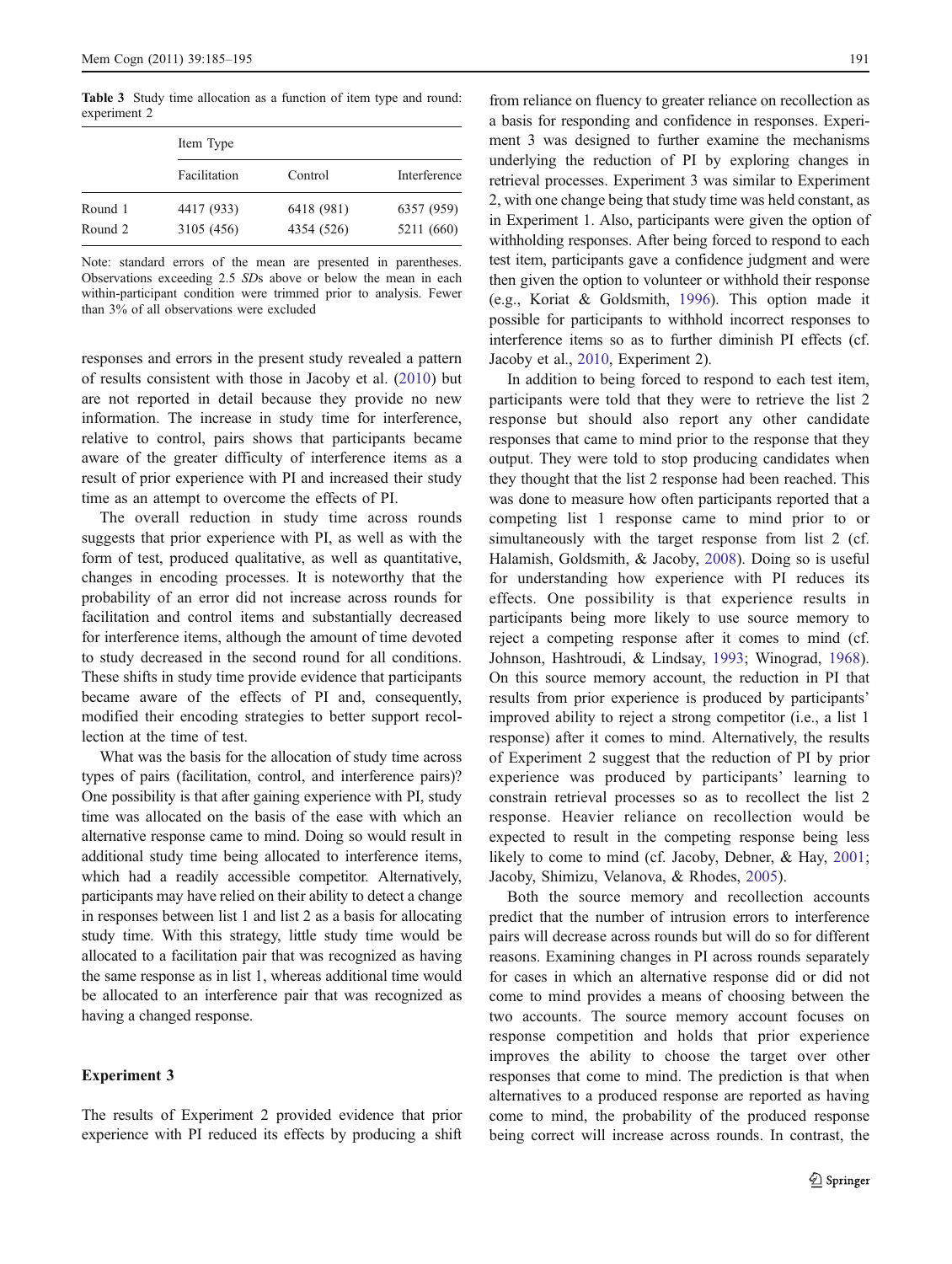recollection account holds that prior experience increases ability to constrain retrieval processes such that only the target response comes to mind. The prediction is that when no other responses are reported as having come to mind, the probability of the produced response being the correct one will increase across rounds.

### Method

#### Participants

Twenty-four Washington University undergraduates participated in exchange for course credit or \$10/hr. All the participants were tested individually.

#### Design, materials, and procedure

The design, materials, and procedure were identical to those used in Experiment 2, with the following exceptions. The study duration for items in list 2 was fixed at 2 s in both rounds. At the time of test, participants were told that their primary task was to retrieve the responses presented in list 2. In addition, participants were told to report any other responses related to cues that fit the fragments as they came to mind during retrieval of list 2 responses. Participants were allowed to produce a maximum of two candidate responses and were told to stop once they thought that the list 2 response had been given. This was done in an attempt to restrict participants' candidate production to intraexperiment responses. Participants reported the candidates aloud, and an experimenter typed them onto the computer screen.

After giving their final responses, participants rated their confidence aloud, using the same scale as that in Experiments 1 and 2. Next, participants were given a report option that allowed them to either volunteer or withhold responses. A screen appeared that read "Report?" with the options to respond yes or no aloud. Participants were told that they should volunteer responses only when they felt sufficiently confident that the responses were correct. As an incentive to use the report option to maximize their memory accuracy, five points were added to a running total for correct volunteered responses, whereas 15 points were deducted for incorrect volunteered responses. For withheld responses, no points were gained or lost, and no feedback was provided. The running point total was displayed in the upper right-hand corner of the screen.

#### Results and discussion

As was found in Experiments 1 and 2, performance on facilitation items was near ceiling (.91) and did not differ across rounds. The probability of producing either the target or its alternate was extremely high for facilitation (.98), control (.95), and interference (.99) items, and, so, errors other than producing a list 1 intrusion did not enter into the analyses.

In the following analyses, forced-report tests include all the responses given at the time of test, whereas free-report tests include only the volunteered responses. The probabilities of an intrusion error for the forced- and free-report tests are shown in Table 4. Performance for facilitation pairs was near ceiling, and, so, there was little room for free report to improve accuracy for that condition. An analysis that included only the control and interference conditions revealed that allowing free report did more to increase accuracy of responding for control items than for interference items,  $F(1, 23) = 8.07$ ,  $\eta_p^2 = .26$ . The triple interaction of report option, round, and item type (control vs. interference) only approached significance,  $F(1, 23)$  = 2.88,  $p = .10$ ,  $\eta_p^2 = .11$ , suggesting that there was a tendency for the accuracy advantage gained by allowing free report for control items, as compared with interference items, to be larger in round 1 than in round 2. However, the results reported by Jacoby et al. [\(2010](#page-10-0)) gave a priori grounds for analyzing results separately for free versus forced responding, although the relevant interaction only approached significance. These further analyses revealed that although intrusions on interference items decreased across rounds for both forced and free report, the difference was significant only for free report,  $t(23) = 2.17$ ,  $d = 0.35$ . The results are similar to those reported by Jacoby et al. [\(2010](#page-10-0)) in suggesting that the option to not respond allowed participants to further diminish the effects of PI.

An analysis of gamma correlations between confidence judgments and accuracy on the forced-report test revealed a significant interaction between item type (control vs. interference) and round,  $F(1, 19) = 7.00, \eta_p^2 = .27$ . The resolution of confidence judgments increased across rounds for interference items (.31 vs. .43) but decreased across rounds for control items (.75 vs. .60). The form of the

Table 4 Probability of list 1 intrusion as a function of item type, report, and round: experiment 3

|         | Item Type    |           |              |  |
|---------|--------------|-----------|--------------|--|
|         | Facilitation | Control   | Interference |  |
| Forced  |              |           |              |  |
| Round 1 | .07(0.01)    | .19(0.03) | .35(.04)     |  |
| Round 2 | .08(.02)     | .18(0.02) | .30(.03)     |  |
| Free    |              |           |              |  |
| Round 1 | .04(01)      | .09(0.02) | .32(.04)     |  |
| Round 2 | .05(0.01)    | .12(03)   | .26(.04)     |  |
|         |              |           |              |  |

Note: standard errors of the means are presented in parentheses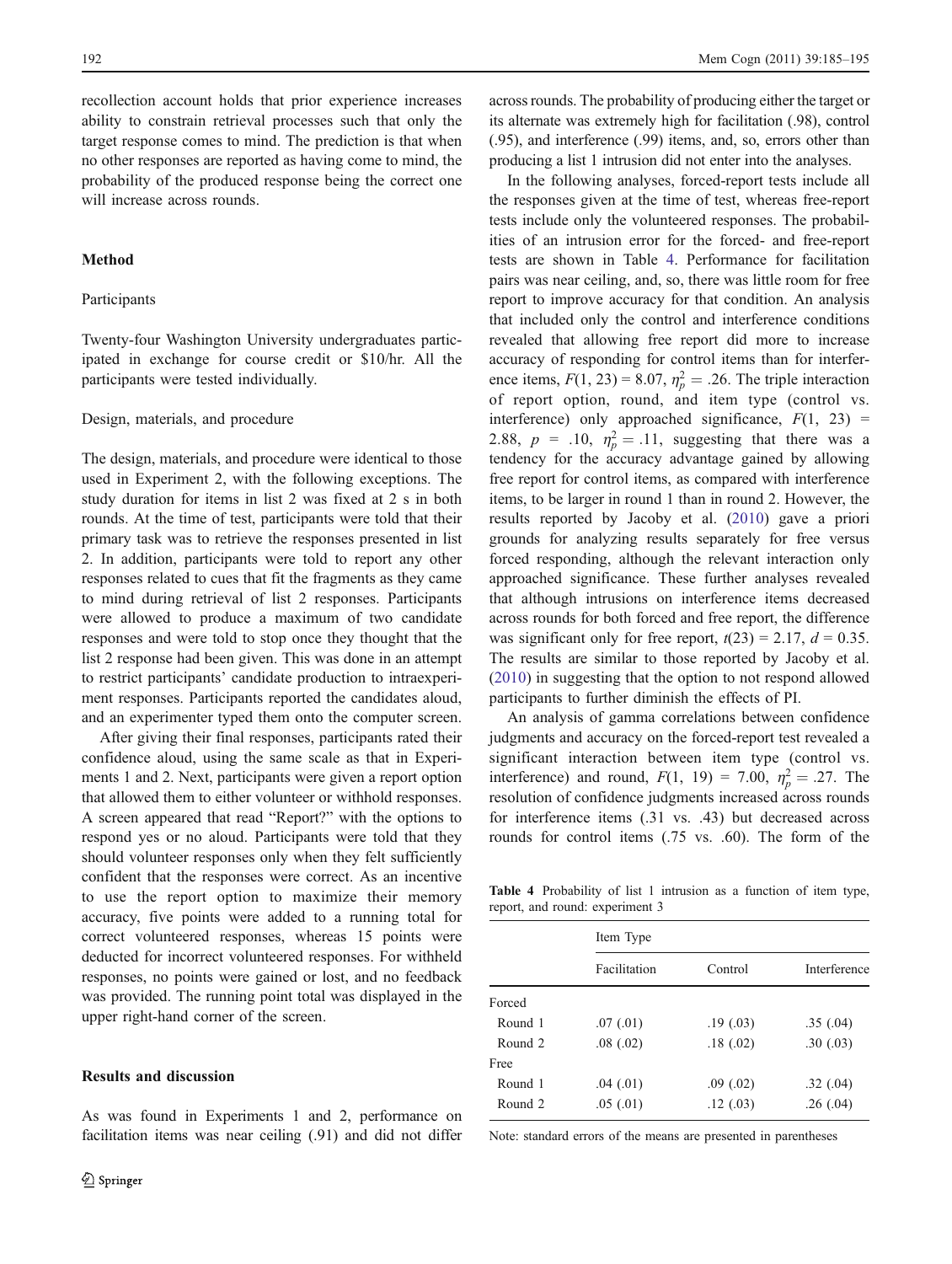interaction is the same as that found in Experiment 2. Again, the interaction provides strong evidence of a qualitative change in the basis for confidence across rounds. A quantitative change cannot account for the opposite effects of prior experience with PI on resolution for control and interference items.

Decreased reliance on a fluency heuristic as a basis for confidence would decrease the resolution of confidence judgments for control items, because fluency serves as a valid basis of confidence for those items. Although recollection can be considered a more certain basis for confidence than is fluency, the failure to recollect does not always lead to incorrect responses. That is, fluency can still drive accurate responding in the absence of recollection for control items. Thus, confidence judgments that take fluency and recollection into account are likely to be more accurate assessments of memory performance than are those based on recollection success. In contrast, a decrease in reliance on fluency, along with increased reliance on recollection, as a basis for confidence for responses to interference items would increase the resolution of confidence judgments for interference items, because fluency is often a misleading basis for confidence in interference situations.

The reduction in resolution across rounds for control items was larger in Experiment 3 than in Experiment 2. This likely resulted from the requirement at test to report any responses that came to mind prior to the response that was output. That requirement, along with prior experience with PI, likely encouraged the abandonment of reliance on a fluency heuristic for confidence, to the disadvantage of the resolution of confidence judgments for responses to control items. In turn, the increase in resolution across rounds was smaller for interference items in Experiment 3 than in Experiment 2. This difference can be explained as arising because the selfallocated study time procedure employed in Experiment 2 allowed greater opportunity to overcome the effects of PI by studying in ways that enhanced later recollection.

Analysis of whether another response came to mind prior to the response that was output is informative with regard to means by which experience with PI diminished the probability of an intrusion error for interference items. Increased reliance on recollection during the second round was expected to increase the probability that a produced response was correct when no alternative response was reported as having come to mind. The probability of participants' saying that another response came to mind prior to the response that they output on tests for interference items was low on both round 1 and round 2 (.35 vs. .31).

When the conditional probability of an intrusion error given that no other response came to mind prior to the response that was output was examined, the probability of an intrusion for interference items decreased across rounds  $(.43 \text{ vs. } .34)$ ,  $t(23)$  = 2.21,  $d = 0.39$ . This result is in accord with the expected heavier reliance on recollection during the second round than during the first (i.e., the source-constrained retrieval account). In contrast, the source-monitoring account predicts that the reduction in PI across rounds results from an increased ability to successfully resolve response competition by choosing the correct response when alternative responses have also come to mind. Against that account, when alternatives to the correct response were reported as having come to mind, there was little decrease in the probability of an intrusion error across rounds (.30 vs. .28),  $t(21) < 1$ .

An unexpected finding was that the probability of an intrusion error for interference items was lower when another response came to mind prior to the response that was output than when another response did not come to mind,  $F(1, 21) = 5.93$ ,  $\eta_p^2 = .22$ . We return to discussion of this unexpected finding after further considering conclusions that can be drawn regarding the recollection and source memory accounts of reduced PI.

Although reliance on source memory in rejecting a competing response after it comes to mind might play some role, our results provide evidence that increased reliance on recollection is largely responsible for prior experience with PI diminishing its effects. When only one response comes to mind for a test item in the interference condition, that response is likely to be the competitor if one relies upon overall strength, because of the multiple presentations of the competitor in list 1. However, as a result of prior experience with PI, participants became more likely to engage in sourceconstrained retrieval, so as to recollect the list 2 response (i.e., the target). Doing so increased the probability of their producing the target without other alternatives coming to mind. That is, participants shifted from reliance on a lessconstrained fluency basis for responding in round 1 to greater reliance on recollection as a basis for responding in round 2. The reduction in intrusion errors across rounds when alternative responses did not come to mind converges with the effects of prior experience on the resolution of confidence judgments in providing evidence for a shift toward heavier reliance on recollection.

Why was the probability of an intrusion error lower when other responses were reported as having come to mind? One possibility is that source memory might sometimes serve to reject a competitor after it comes to mind. An incorrect response's coming to mind as a competitor for the target would be more advantageous than would having an intrusion error be sufficiently strong as to be produced without the target's coming to mind. A high percentage of the responses that were produced without other responses coming to mind were intrusion errors. Obviously, the target's not coming to mind made it less likely to be produced as a response, as compared with the case in which it came to mind along with alternative responses. Although the probability of recollection in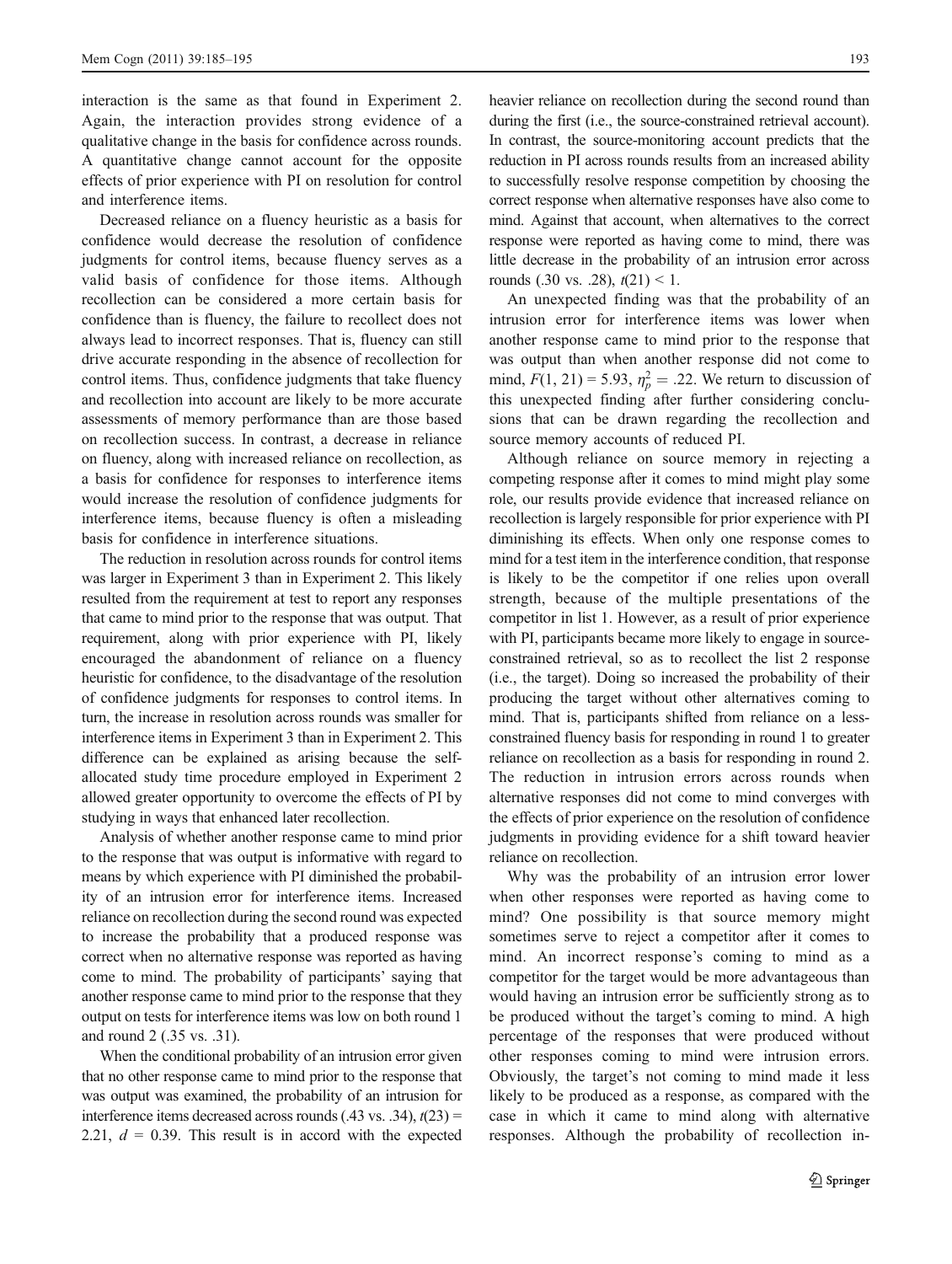creased across rounds, a less constrained, strengthlike basis for responding still played a role in the second round, as evidenced by the high probability of an intrusion error being presented without an alternative response coming to mind. The recall advantage of other items' coming to mind might reflect the strengthlike basis for responding.

An alternative possibility is that the advantage of other items' coming to mind might result from participants' reliance on mediation processes for correct responding to interference items. The materials in our experiments were selected to produce an overlap in letters between a target and its alternative response, so as to allow both to be a possible completion for the same word fragment. As well as this orthographic similarity, for some pairs, there was an associative relation between a target word and its competitor. In this vein, Barnes and Underwood [\(1959\)](#page-10-0) investigated retroactive interference with the materials being such that list 1 and list 2 responses were associatively related (A–B, A–B ) and found evidence that access to list 1 response was sometimes mediated by the list 2 response. Although extraexperimental associations between list 1 and list 2 responses could potentially account for the benefit of another response's coming to mind prior to a final response, the average forward-associative strength between list 1 and list 2 responses (see D. L. Nelson et al., [1998](#page-10-0)) for items in our experiments was quite low (.03). Thus, the advantage of other responses' coming to mind may have reflected mediation processes. However, such mediation played little, if any, role in the increased resistance to PI across rounds. The probability of other responses being reported as having come to mind did not increase across rounds, nor was there a substantial decrease across rounds in the probability of an intrusion error when other responses were reported as having come to mind. Either one or both effects would be expected had mediation played a role in the reduction of PI across rounds.

## General discussion

The results from our experiments replicate the results reported by Jacoby et al. [\(2010\)](#page-10-0) by showing that prior experience with PI diminished its effects. In addition, Experiment 1 provided evidence that the reduction in PI across rounds did not occur because of reduced attention in the second round to list 1, the source of PI. Ability to recall list 1 responses was shown to be near ceiling and to not change across rounds. The results from Experiments 2 and 3 converge to produce strong evidence that prior experience reduces its effects by means of a shift toward heavier reliance on recollection as a basis for responding. That shift reflects both a change in encoding and a change in retrieval processes.

Changes in the allocation of study time revealed that participants became more sensitive to the difficulty of

interference items after experience with PI. Participants did not devote more time to interference than to control items in the first round, but did so in the second round [\(Experiment](#page-4-0) [2](#page-4-0)). Participants were more aware of PI effects in the second than in the first round and compensated for those effects by devoting more study time to interference than to control items. In addition to a quantitative shift, it is likely that there was also a qualitative shift in encoding processes. Less study time was devoted to all the items in the second round, yet accuracy for interference items increased across rounds. One possibility is that participants studied items in ways that allowed them to better encode the list membership of items during the second round.

The resolution of confidence judgments in the interference condition improved as a result of prior experience with PI. In contrast, the resolution of confidence judgments for control items decreased or was unchanged across rounds. The finding that the resolution of confidence judgments in the interference condition improved across rounds provides evidence that prior experience with PI resulted in a shift away from a fluency heuristic (e.g., Benjamin, Bjork, & Schwartz, [1998](#page-10-0); Kelley & Lindsay, [1993](#page-10-0)) to reliance on the success of recollection as a more valid basis for confidence. Further evidence of a shift in bases for confidence is provided by the finding that monitoring the resolution of confidence judgments decreased across rounds for control items. This reduction would be expected if participants switched to reliance on recollection success, reducing reliance on less constrained accessibility of a response. The fluency with which a response comes to mind is a valid basis for confidence for control pairs but is a misleading basis of confidence for interference pairs. For interference pairs, if one is not constraining retrieval in ways that support recollection, the competing response is likely to fluently come to mind.

Finally, in Experiment 3, reductions in PI did not result from increased use of source memory to reject a competitor after it came to mind. Instead, as a result of prior experience with PI, participants more often produced the list 2 response without the competitor even coming to mind. The increase in the probability of a target response's coming to mind as the only response would be expected if experience with PI had the effect of encouraging participants to rely on recollection as a basis for responding. Recollection relies on preretrieval processes that employ the source of the target to elaborate the cues provided by retrieval so as to restrict access to the target item (e.g., Jacoby, Shimizu et al., [2005;](#page-10-0) Jacoby, Kelley, & McElree, [1999](#page-10-0)). This source-constrained retrieval, which operates prior to memory access, contrasts with postaccess source monitoring. Source monitoring serves to edit potential responses after they come to mind so as to withhold candidate responses that did not originate from the target source (e.g., Koriat & Goldsmith, [1996](#page-10-0)).